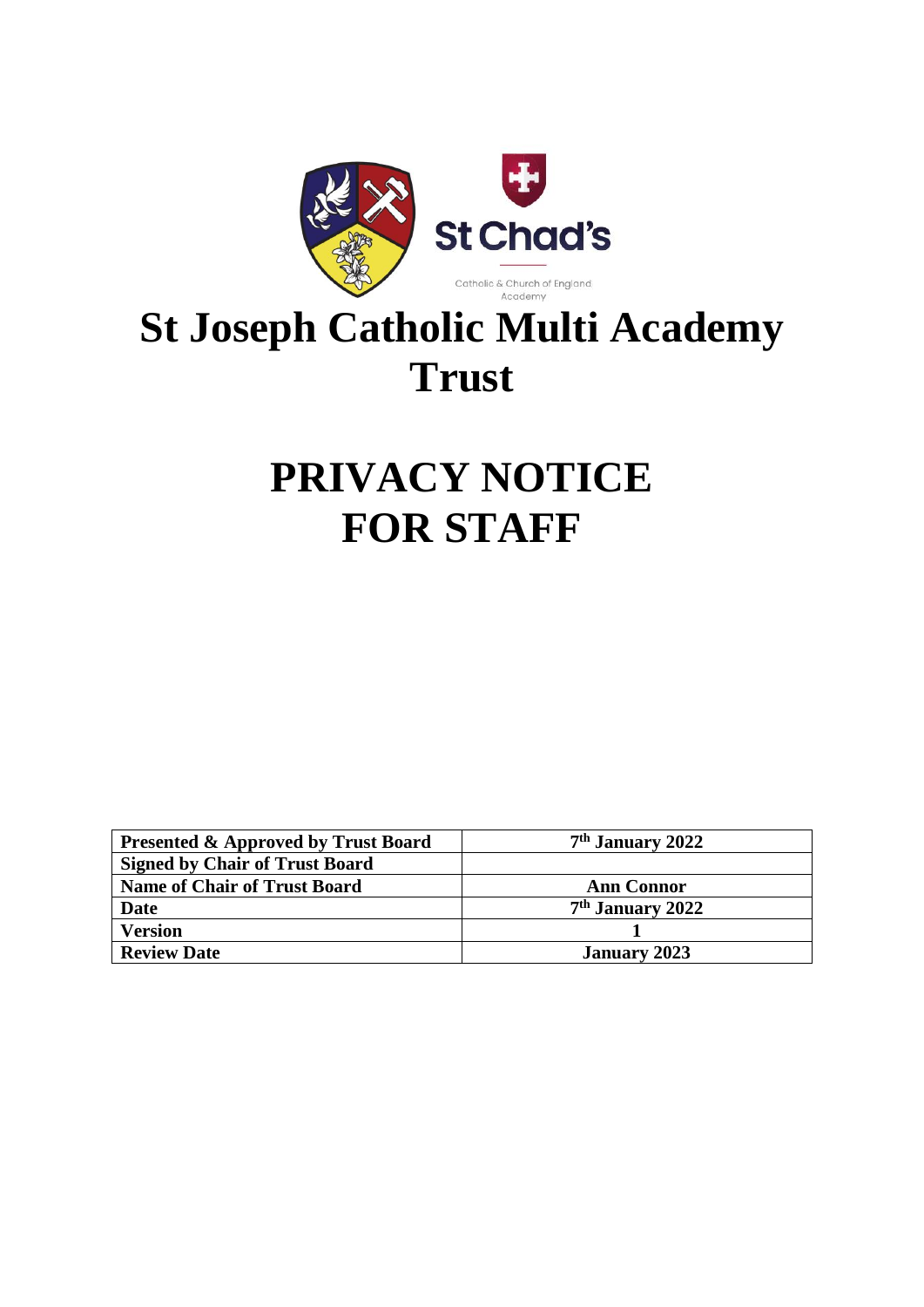## **Privacy notice for staff**

Under data protection law, individuals have a right to be informed about how the Trust uses any personal data that is held about them.

The Trust complies with this right by providing 'privacy notices' (sometimes called 'fair processing notices') to individuals where the Trust is processing personal data.

This privacy notice explains how the Trust will collect, store and use personal data about individuals that are employed, or otherwise engaged to work for the Trust.

St Joseph Catholic Multi Academy Trust is the 'data controller' for the purposes of data protection law.

The Data Protection Officer (DPO) is Mr C Williams.

## **The personal data that is held**

The Trust will process data relating to those that are employed, or otherwise engaged to work at the Trust.

Personal data that may be collected, used, stored and shared (when appropriate) about employees includes, but is not restricted to:

- Contact details
- Date of birth, marital status and gender
- Next of kin and emergency contact numbers
- Salary, annual leave, pension and benefits information
- Bank account details, payroll records, National Insurance number and tax status information
- Recruitment information, including copies of right to work documentation, references and other information included in a CV or cover letter or as part of the application process
- Qualifications and employment records, including work history, job titles, working hours, training records and professional memberships
- Performance information
- Outcomes of any disciplinary and/or grievance procedures
- Absence data
- Copy of driving licence
- Photographs
- CCTV footage
- Data about your use of the school's information and communications system

The Trust may also collect, store and use information about employees that falls into "special categories" of more sensitive personal data.

This includes information about (where applicable):

- Race, ethnicity, religious beliefs, sexual orientation and political opinions
- Trade union membership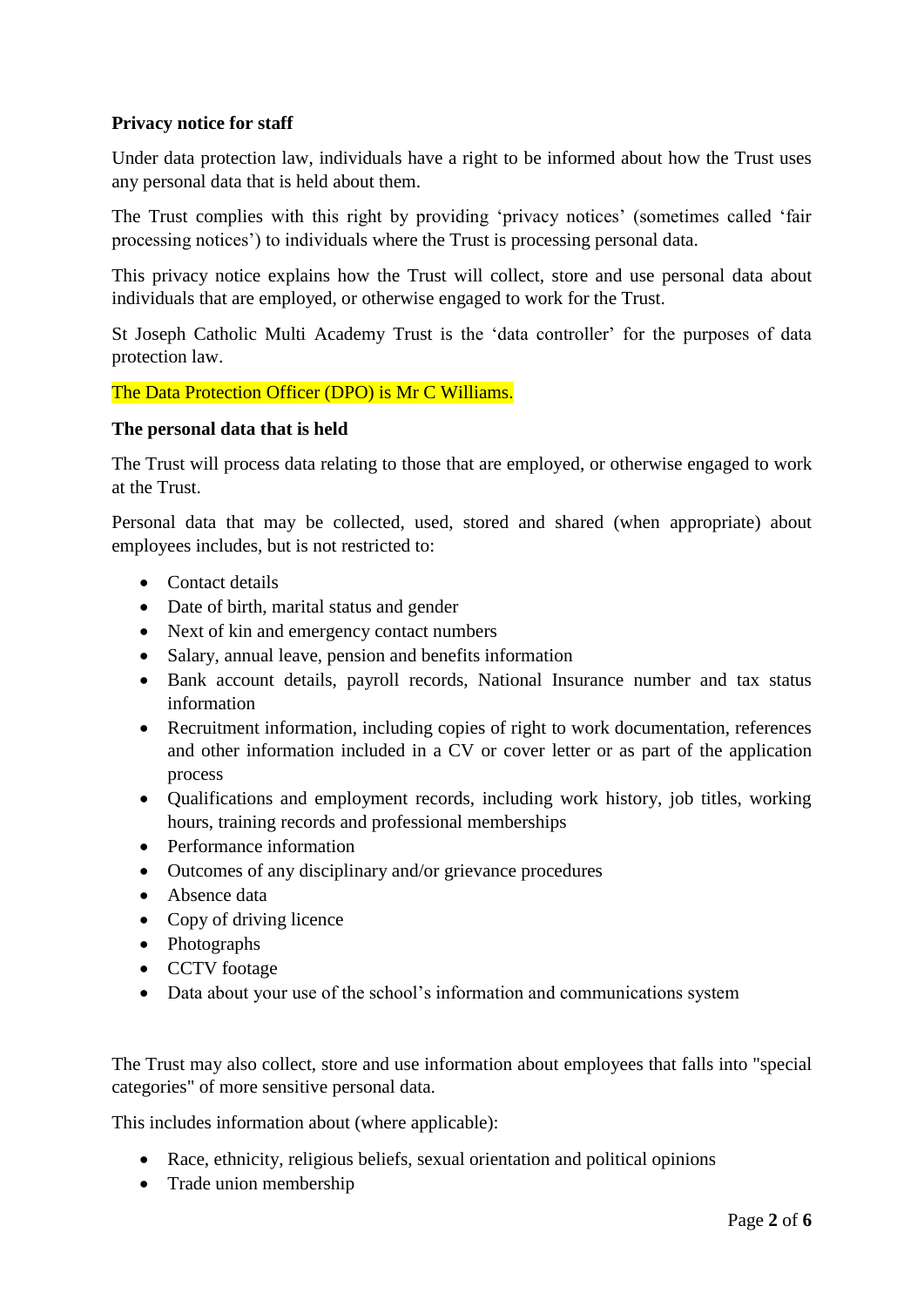• Health, including any medical conditions, and sickness records

## **Why we use this data**

The purpose of processing this data is to help the Trust to run the schools, including to:

- Enable employees to be paid
- Facilitate safe recruitment, as part of safeguarding obligations towards students
- Support effective performance management
- Inform any recruitment and retention policies
- Allow better financial modelling and planning
- Enable ethnicity and disability monitoring
- Improve the management of workforce data across the sector
- Support the work of the School Teachers' Review Body

## **The lawful basis for using this data**

The Trust will only collect and use personal information about employees when the law allows this.

Most commonly, it is used to:

- Fulfil a contract we have entered into with employees
- Comply with a legal obligation
- Carry out a task in the public interest

Less commonly, the Trust may also use personal information where:

- Consent has been given to use it in a certain way
- We need to protect employees vital interests (or someone else's interests)

Where an employee has provided the Trust with consent to use data, it may be withdrawn at any time.

Some of the reasons listed above for collecting and using personal information about employees overlap, and there may be several grounds which justify the Trust's use of personal data.

#### **Collecting this information**

While most of the information collected about employees is mandatory, there is some information that an employee can choose whether or not to provide.

Whenever the Trust seeks to collect information, it will be made clear whether an employee must provide this information (and if so, what the possible consequences are of not complying), or whether there is a choice.

#### **How we store this data**

The Trust will create and maintain an employment file for each staff member.

The information contained in this file is kept secure and is only used for purposes directly relevant to employment.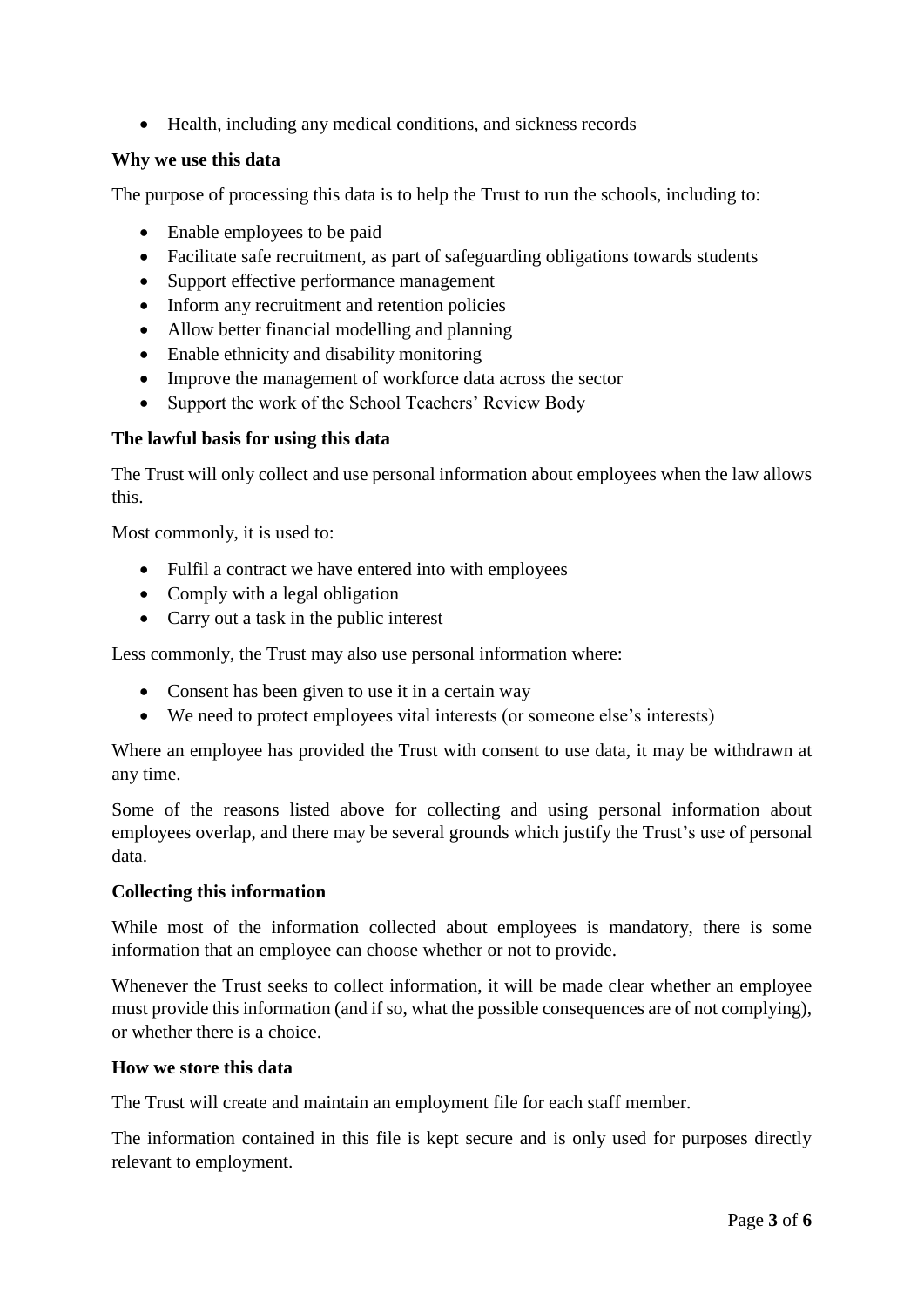Once employment with the Trust has ended, the Trust will retain this file and delete the information in it in accordance with our Records Management Policy.

## **Data sharing**

The Trust will not share information about an employee with any third party without the employees' consent, unless the law and the Trust policies allows this.

Where it is legally required, or necessary (and it complies with data protection law) the Trust may share personal information about employees with:

- A local authority to meet legal obligations to share certain information with it, such as safeguarding concerns and exclusions
- The Department for Education to meet legal obligations to share certain information with it, such as safeguarding concerns and exclusions
- Employee family and representatives to meet legal obligations to share certain information with it, such as safeguarding concerns and health
- Educators and examining bodies to enable them to provide the service they have been contracted for
- Ofsted to meet legal obligations to share certain information with it, such as safeguarding concerns and exclusions
- Suppliers and service providers to enable them to provide the service they have been contracted for
- Financial organisations to enable them to provide the service they have been contracted for
- Central and local government to meet legal obligations to share certain information with it, such as safeguarding concerns and exclusions
- Auditors to enable them to provide the service they have been contracted for
- Survey and research organisations to enable them to provide the service they have been contracted for
- Trade unions and associations to meet legal obligations to share certain information with it
- Health authorities to meet legal obligations to share certain information with it, such as safeguarding concerns
- Security organisations to enable them to provide the service they have been contracted for
- Health and social welfare organisations to meet legal obligations to share certain information with it, such as safeguarding concerns and exclusions
- Professional advisers and consultants to enable them to provide the service they have been contracted for
- Charities and voluntary organisations to enable them to provide the service they have been contracted for
- Police forces, courts, tribunals to meet legal obligations to share certain information with it, such as safeguarding concerns and exclusions
- Professional bodies to enable them to provide the service they have been contracted for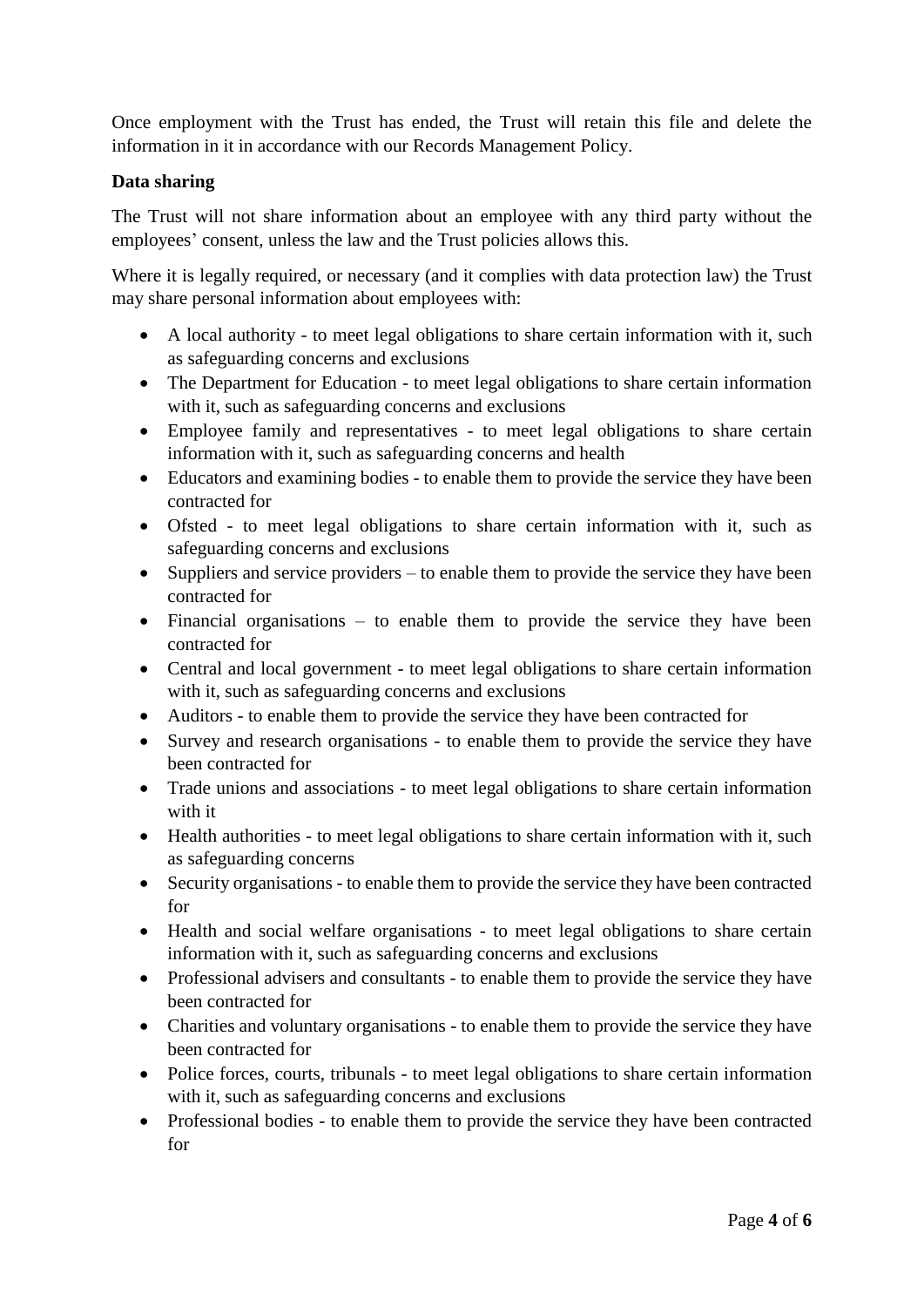Employment and recruitment agencies - Facilitate safe recruitment, as part of safeguarding obligations

## **Transferring data internationally**

Any transfer of personal data to another country or territory will be done so in accordance with data protection law.

### **Individual rights**

#### *How to access personal information that is held*

Individuals have a right to make a 'subject access request' to gain access to personal information that the Trust holds about them.

If a subject access request is made and if the Trust does hold information, the Trust will:

- Give you a description of the data that is held
- Provide information about why it is held and how it is processed
- How long the personal data is held for
- Explain where it was obtained, if not from the individual
- Information regarding where it has been shared
- Information as to whether any automated decision-making is being applied to the data, and any consequences of this
- Provide a copy of the information in an intelligible form

If you would like to make a request, please contact the Data Protection Officer.

#### *An individual's other rights regarding data*

Under data protection law, individuals have certain rights regarding how their personal data is used and kept safe.

This includes the right to:

- Object to the use of personal data if it would cause, or is causing, damage or distress
- Prevent data being used to send direct marketing
- Object to the use of personal data for decisions being taken by automated means (by a computer or machine, rather than by a person)
- In certain circumstances, have inaccurate personal data corrected, deleted or destroyed, or restrict processing
- Claim compensation for damages caused by a breach of the data protection regulations

To exercise any of these rights contact the Data Protection Officer.

#### **Complaints**

The Trust will take any complaints about the collection and use of personal information very seriously.

If it is believed that the collection or use of personal information is unfair, misleading or inappropriate, or have any other concern about data processing, raise this with the Trust in the first instance.